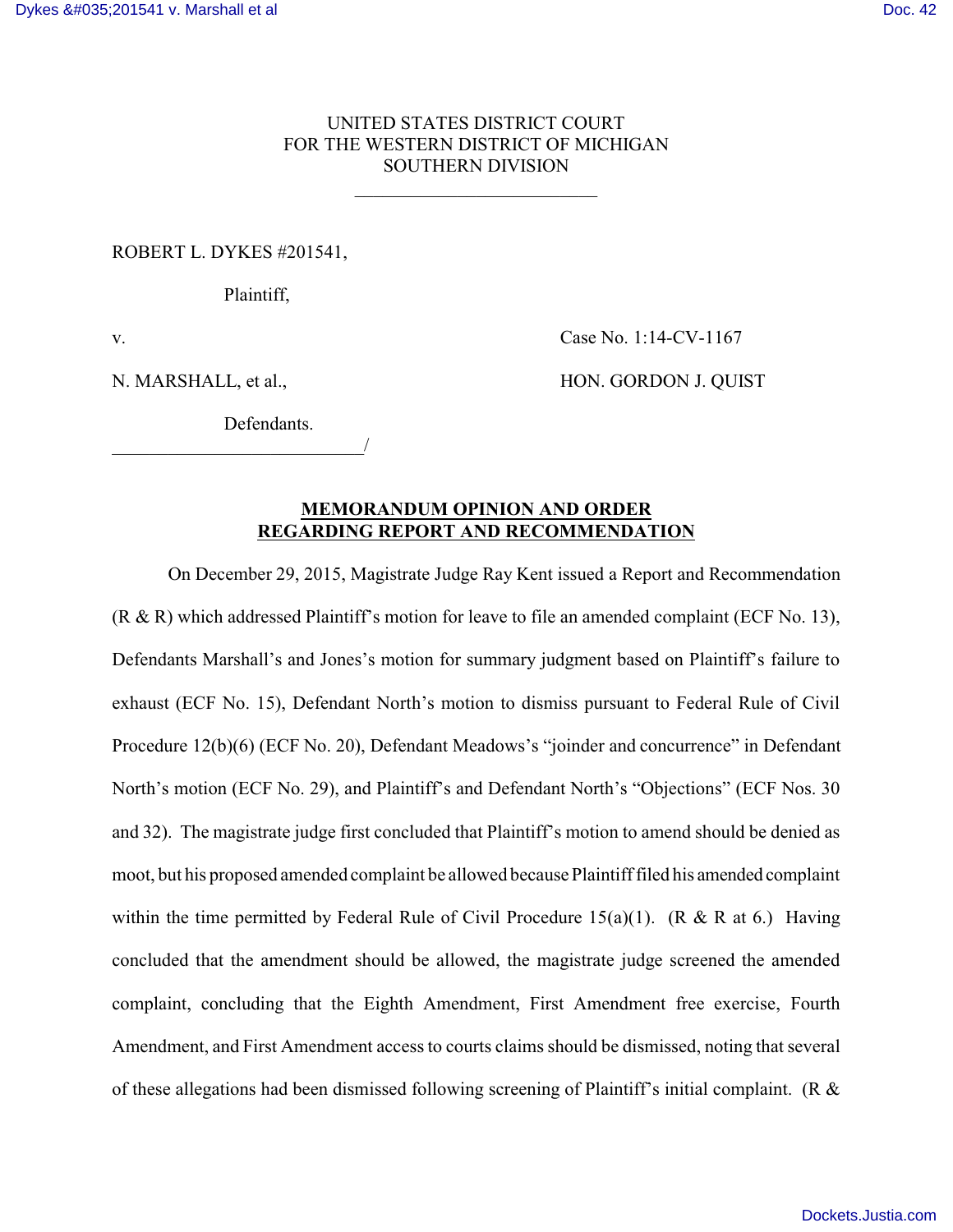R at 9–12.) In addition, the magistrate judge noted that the amended complaint omitted Plaintiff's previous equal protection claim and his claim against Defendant Meadows. (R & R at 12.) Finally, the magistrate judge recommended that Defendants' motions and the parties' objections be denied as moot because they do not address the claims in the amended complaint, which would be the operative pleading. (R & R at  $12-13$ .)

Plaintiff has filed Objections, in which he requests that the Court reject the R  $\&$  R because he did not intend to file a new complaint or abandon his original complaint. Rather, Plaintiff states, he merely intended to supplement his pleading, as allowed by Rule 15(d). However, Rule 15(d) refers to supplementation based on "any transaction, occurrence, or event that happened after the date of the pleading to be supplemented." That is not the case with Plaintiff's proposed amendment, which, according to Plaintiff, attempts to supplement his original claims. Plaintiff requests that the Court *deny* his motion for leave to amend and allow him to proceed on his original pleading. The Court will, therefore, treat Plaintiff's Objection as a motion to withdraw his motion for leave to amend and proposed amended complaint and allow him to proceed on his original complaint. Plaintiff's motion to amend becomes moot and Plaintiff's amended complaint is stricken. Now, because Plaintiff's original complaint is revived as the operative pleading, the Court will rule on Defendants Marshall's and Jones's motion for summary judgment and Defendant North's motion to dismiss.

#### **I. Motion for Summary Judgment for Lack of Exhaustion**

Pursuant to 42 U.S.C. § 1997e(a), "[n]o action shall be brought with respect to prison conditions under § 1983 . . . by a prisoner confined in any jail, prison, or other correctional facility until such administrative remedies as are available are exhausted." The Supreme Court has held that this provision bars a prisoner's suit unless the prisoner first presents his grievance to the state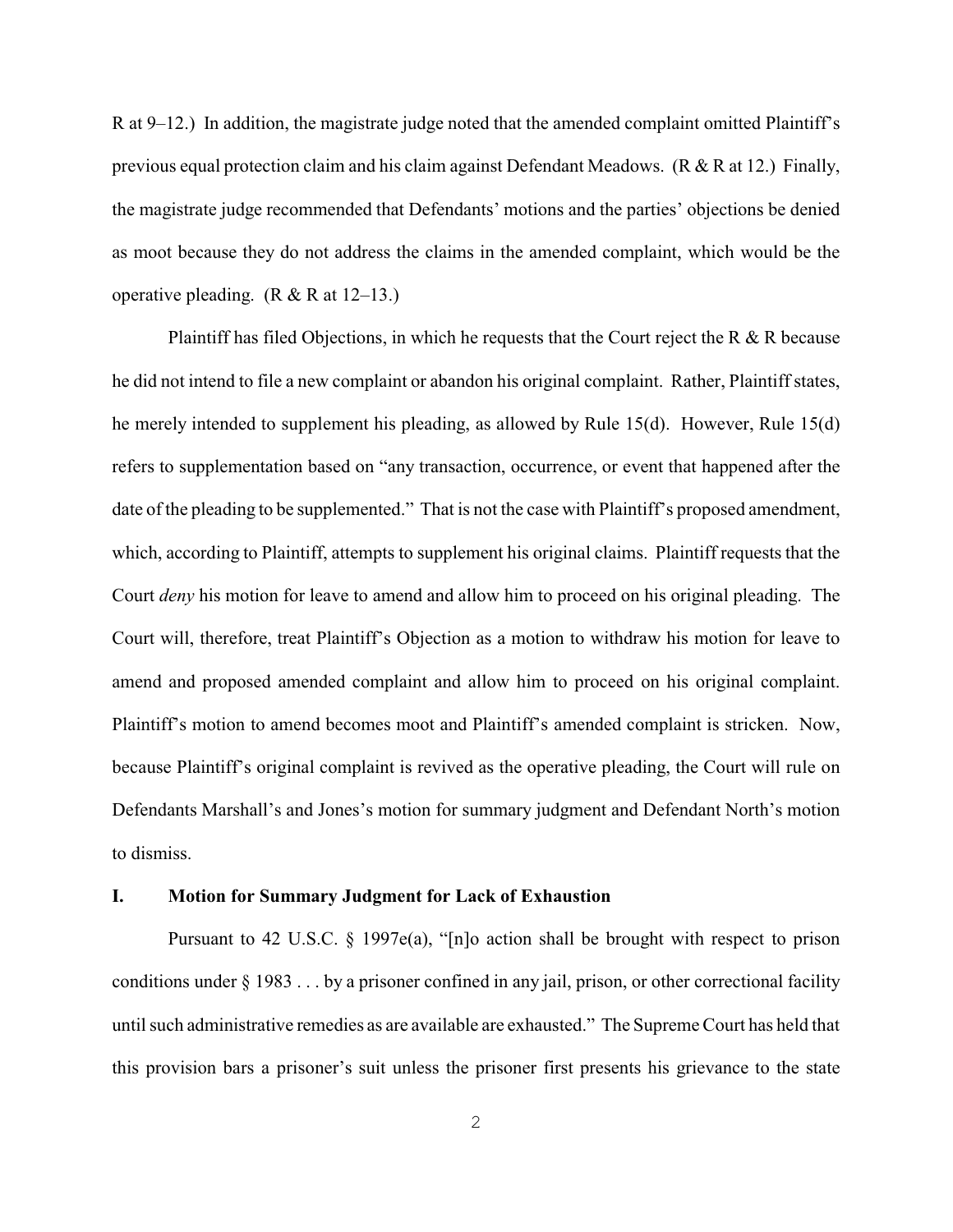pursuant to the established grievance procedure and within the deadlines set by the state. *Woodford v. Ngo*, 548 U.S. 81, 93–95, 126 S. Ct. 2378, 2387–88 (2006). "[I]t is the prison's requirements, and not the [Prison Litigation Reform Act], that define the boundaries of proper exhaustion." *Jones v. Bock*, 549 U.S. 199, 218, 127 S. Ct. 910, 923 (2007). Failure to exhaust administrative remedies is an affirmative defense that must be proved by the defendant. *Id.* at 216, 127 S. Ct. at 921; *see also Risher v. Lappin*, 639 F.3d 236, 240 (6th Cir. 2011) ("Non-exhaustion is an affirmative defense under the PLRA, with the burden of proof falling on the [defendant].").

Defendants Marshall and Jones argue that the Court should dismiss Plaintiff's claims for failure to exhaust his administrative remedies because the Step III Grievance Report they submitted in support of their motion shows that Plaintiff filed ten Step III grievances while incarcerated at the Michigan Reformatory, but none of those grievances was "completed/resolved" prior to the date Plaintiff filed his original complaint in this case. (ECF No. 16 at PageID.193–94.) In other words, Defendants argue that because the MDOC had not issued Step III responses prior to the time Plaintiff filed his complaint in this case, Plaintiff could not have properly exhausted.

It is true that "[w]hen a prisoner fails to exhaust his administrative remedies before filing a civil rights complaint in federal court, or only partially exhausts administrative remedies, dismissal of the complaint is appropriate." *Poor v. Grayson*, 46 F. App'x 825, 826 (6th Cir. 2002). "Exhaustion may not be completed after a federal complaint has been filed." *Id.* (citing *Freeman v. Francis*, 196 F.3d 641, 645 (6th Cir. 1999)). However, Defendants' motion fails because, as Plaintiff correctly notes, the MDOC failed to comply with its own grievance procedure by timely responding to Plaintiff's grievances. The MDOC's grievance procedure provides, in relevant part, "The total grievance process from the point of filing a Step I grievance to providing a Step III response shall generally be completed within 120 calendar days unless an extension has been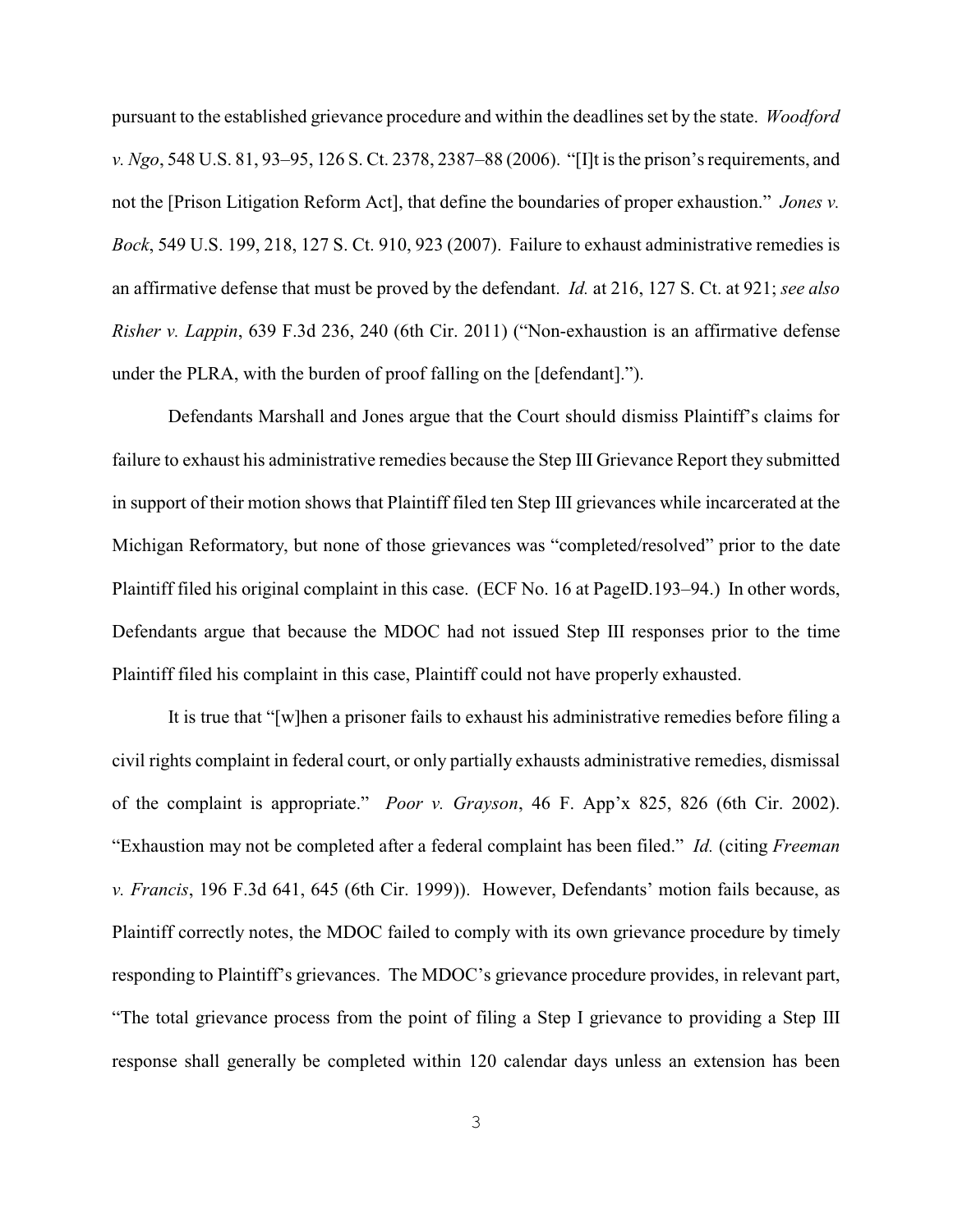approved in writing by the Grievance Coordinator at Step I and/or Step II." Policy Directive 03.02.130  $\P S$ . In addition, the policy allows a grievant to proceed to the next step if prison staff has not responded within the required time frames. *Id.* ¶ T. As Plaintiff notes, when Plaintiff filed his complaint, each grievance Defendants identify in their motion had been pending for more than 120 days, and in some cases for around 240 days—twice the time the MDOC allows for completion of the grievance process—without authorized extensions.

The Sixth Circuit has held that "administrative remedies are exhausted when prison officials fail to timely respond to a properly filed grievance." *Boyd v. Corr. Corp. of Am.*, 380 F.3d 989, 996 (6th Cir. 2004). Moreover, judges in this district, including the undersigned, have concluded that administrative remedies are deemed exhausted after 120 days regardless of whether a Step III response has been issued. For example, in *Brown v. Prelesnik*, No. 1:12-CV-873, 2014 WL 632093 (W.D. Mich. Feb. 18, 2014), the court observed that a prisoner should be permitted to file a lawsuit if prison officials failed to respond to the prisoner's grievance within the 120-day period "because in such a circumstance, the inmate has completed the administrative process as defined by the MDOC and the MDOC's failure to comply with its own guidelines should not be able to be employed as the basis for the dismissal of the inmate's lawsuit." *Id.* at \*5; *see also Carter v. Ayala*, No. 1:13-CV-807, 2014 WL 4660320, at \*3 (W.D. Mich. Sept. 17, 2014) (denying the defendants' motion for summary judgment on exhaustion grounds because prison officials failed to provide a timely step IIIresponse); *Jarrett v. Snyder*, No. 1:13-CV-139, 2014 WL4472732, at \*2 (W.D. Mich. Sept. 10, 2014) ("Defendants' argument that Plaintiff should have simply waited for a response before filing his complaint—no matter how long that response took—is unavailing.").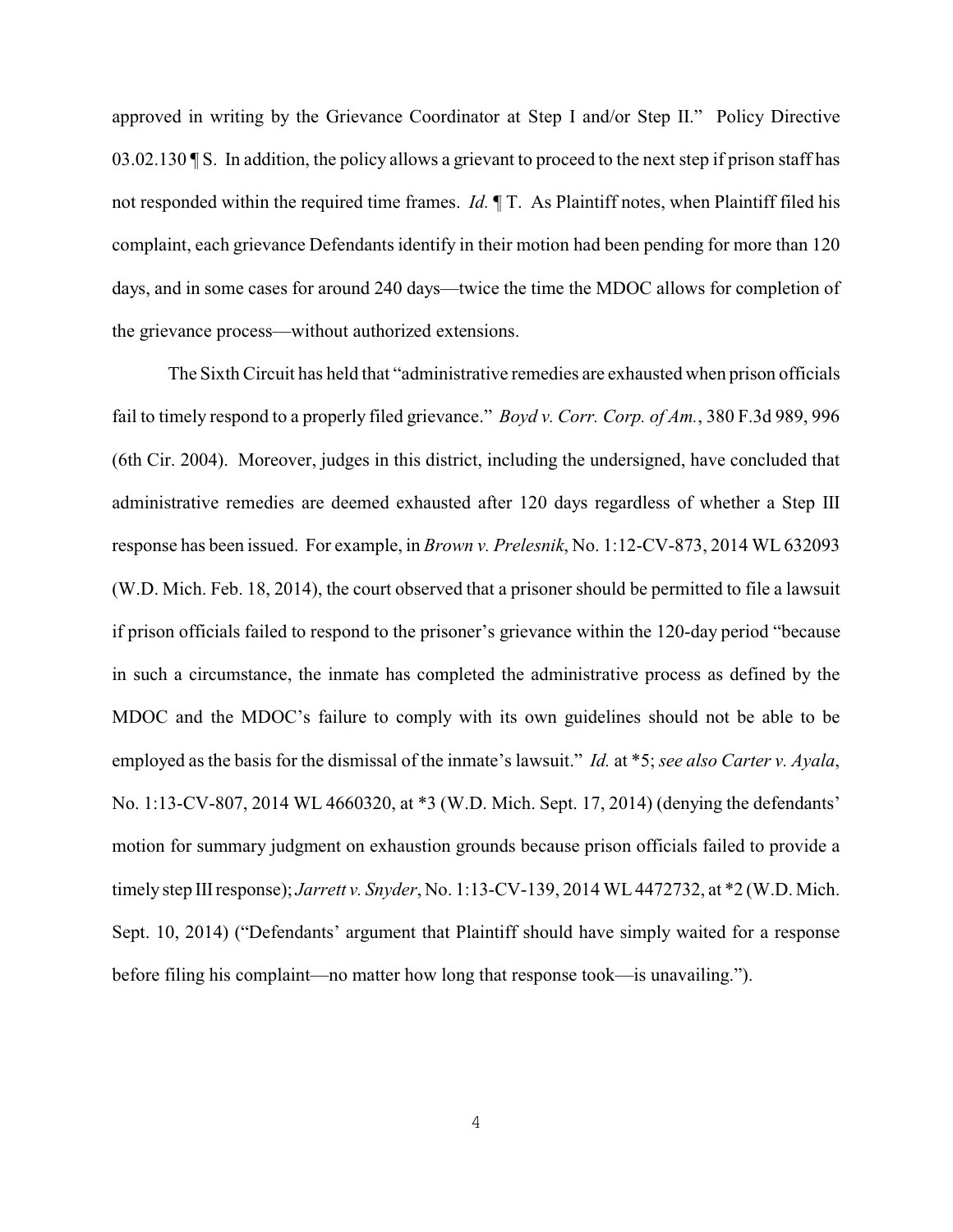Defendants Marshall and Jones cite no other reason for concluding that Plaintiff failed to exhaust and, therefore, have failed to demonstrate lack of exhaustion. Accordingly, their motion for summary judgment will be denied.

#### **II. Defendant North's Motion to Dismiss**

Defendant North also argues that Plaintiff's claims against him should be dismissed for lack of exhaustion. Defendant North further argues that Plaintiff cannot state a claim against him because Defendant North was not acting under color of law while overseeing Plaintiff's work in the prison kitchen. Finally, Defendant North says that Plaintiff's allegations fail to establish a retaliation claim and that his conspiracy allegations are conclusory in nature and insufficient to state a claim. Defendant Meadows "joins and concurs" in Defendant North's motion "on the grounds that the arguments raised byDefendant North are equally applicable to Defendant Meadows." (ECF No. 29 at PageID.372.)

#### **A. Exhaustion**

In support of his lack of exhaustion argument, Defendant North raises the same argument raised by that Defendants Marshall and Jones—that Plaintiff failed to complete exhaustion before filing his complaint. This argument fails for the reasons set forth above.

Defendant North raises an additional argument in his reply. Defendant North asserts that Plaintiff failed to properly exhaust because he failed to resolve the issue with Defendant North prior to filing his grievances, as required by the MDOC's grievance procedure. Defendant North waived this argument by failing to raise it in his opening brief. As the court observed in *Sims v. Piper*, No. 07-14380, 2008 WL 3318746 (E.D. Mich. Aug. 8, 2008), a moving party is not permitted to raise arguments for the first time in a reply because it deprives the opposing party of an opportunity to respond. *Id.* at \*4–5. The Sixth Circuit's longstanding rule is that issues raised for the first time in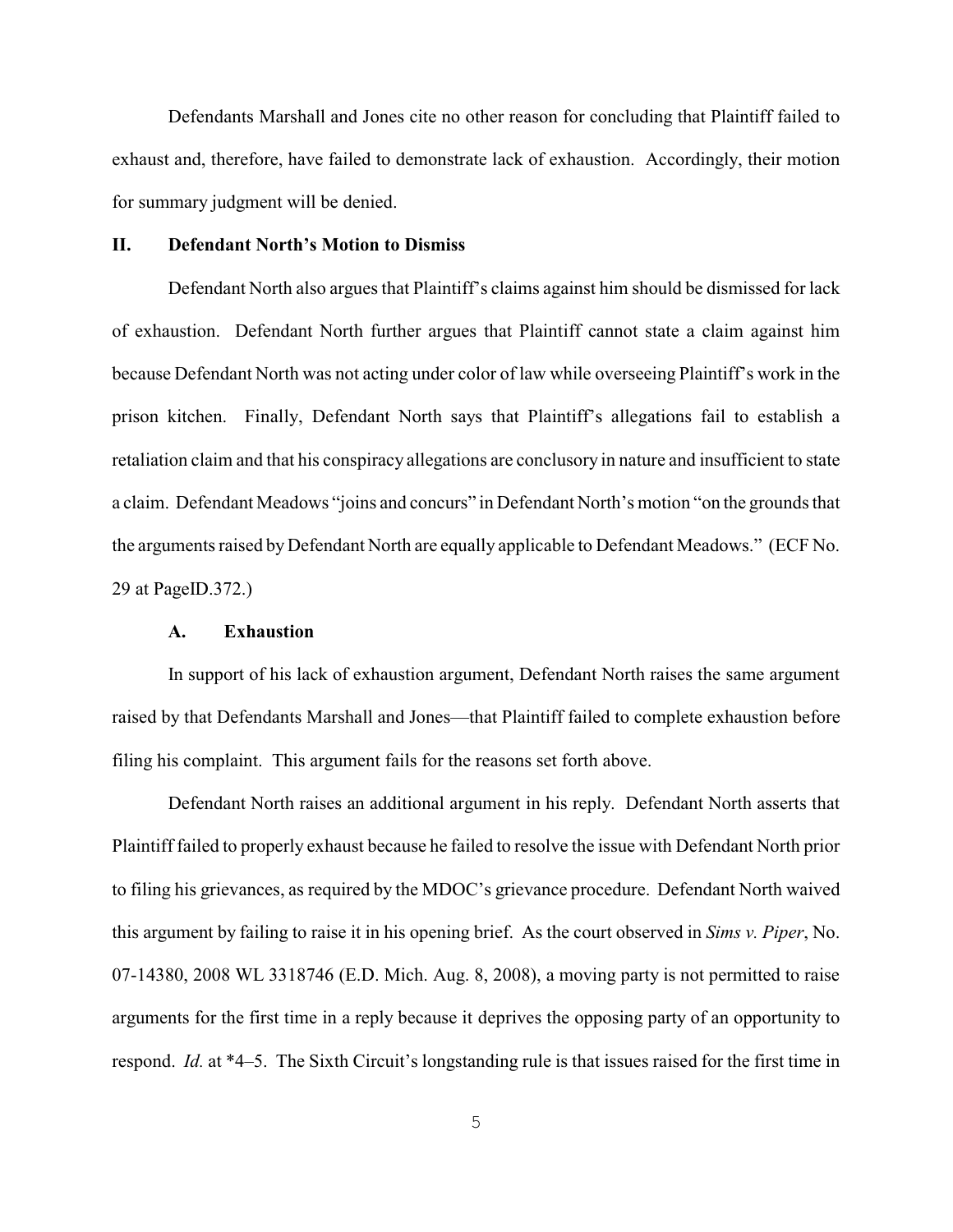a reply brief are considered waived. *See Tranter v. Orick*, 460 F. App'x 513, 515 (6th Cir. 2012) ("We decline to consider Tranter's argument that the witness statements are excited utterances under Rule 803(2) or were otherwise independently admissible because he waived them by raising them for the first time in his reply brief."); *Scottsdale Ins. Co. v. Flowers*, 513 F.3d 546, 553 (6th Cir. 2008) (stating that "we have found issues to be waived when they are raised for the first time in motions requesting reconsideration or in replies to responses").

#### **B. Failure to State a Claim**

Defendant North argues that Plaintiff may not assert a claim against North under 42 U.S.C. § 1983 for violating Plaintiff's federal constitutional rights because Defendant North is an employee of Aramark, a private corporation that contracts with the MDOC to provide food services to inmates. In order to assert a valid claim under § 1983, a plaintiff must allege that the defendant acted under color of state law. *See Flagg Bros. v. Brooks*, 436 U.S. 149, 155–57, 98 S. Ct. 1729, 1733–34 (1978).

For purposes of the instant motion, this Court assumes Aramark—having contracted with the State to fulfill the State's constitutional obligation to provide a nutritionally-adequate diet to inmates—can be held liable as a state actor under § 1983. In the context of medical services, the Sixth Circuit has stated that "it is clear that a private entity which contracts with the state to perform a traditional state function such as providing medical services to prison inmates may be sued under § 1983 as one acting under color of state law." *Hicks v. Frey*, 992 F.2d 1450, 1458 (6th Cir. 1993). Based on this reasoning, court have allowed prisoners to proceed on § 1983 claims against Aramark employees. *See Mills v. Aramark Corp.*, No. 1:15-cv-610, 2015 WL7820872, at \*3 (S.D. Ohio Nov. 10, 2015); *Horn v. Hunt*, No. 2:15-cv-220, 2015 WL 5873290, at \*4–5 (S.D. Ohio Oct. 8, 2015)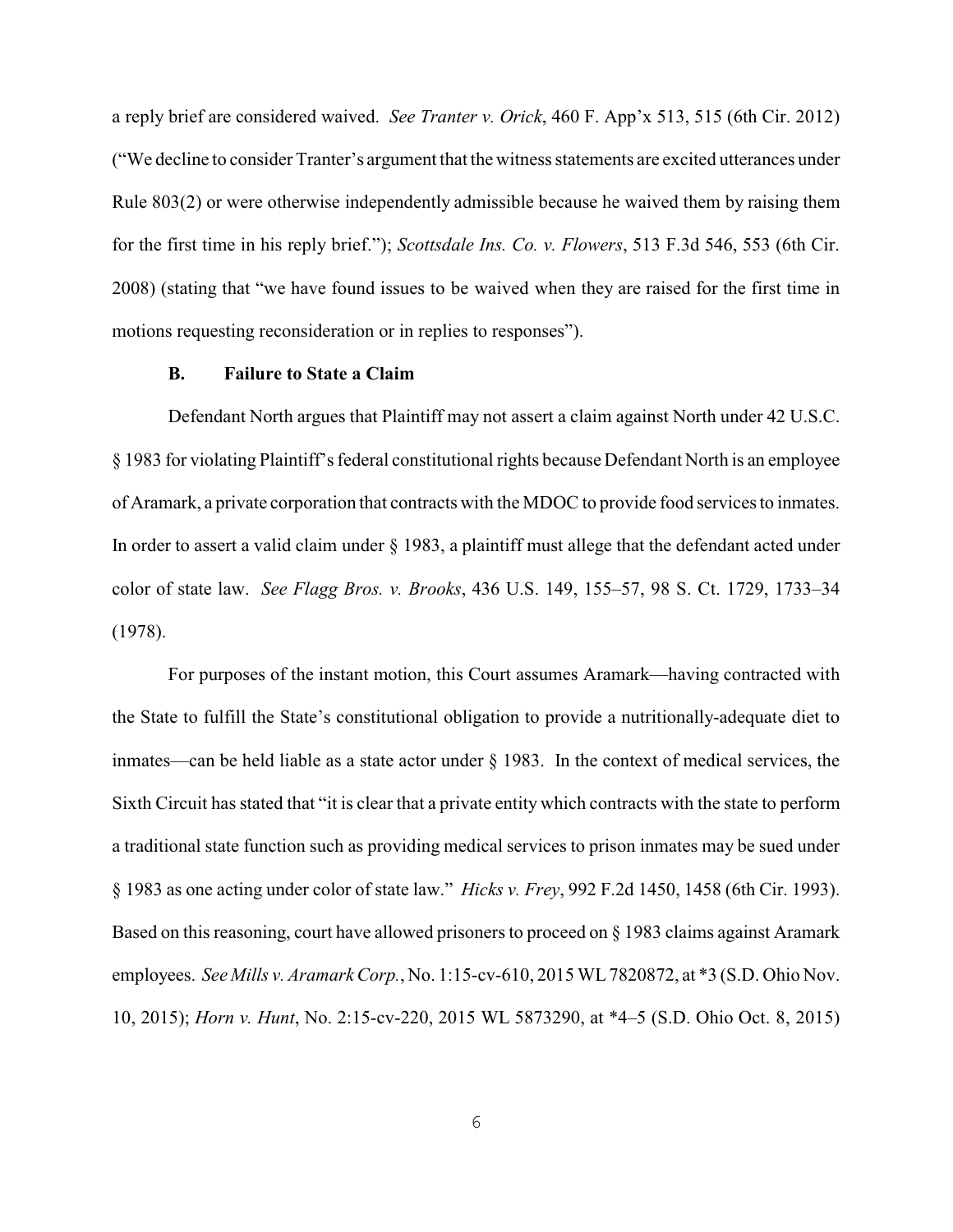(rejecting Aramark employee's assertion that he was not a state actor for purposes of § 1983 because Aramark assumed the state's obligation to provide food service to inmates).

#### *Retaliation Claim*

Inmates have a constitutional right of access to the courts that extends to direct appeals, habeas corpus applications, and civil rights claims only. *Thaddeus-X v. Blatter*, 175 F.3d 378, 391 (6th Cir. 1999) (en banc). This right extends to the filing of formal grievances. As the Sixth Circuit has previously explained:

An inmate has an undisputed First Amendment right to file grievances against prison officials on his own behalf. This right is protected, however, only if the grievances are not frivolous. Thus, [an inmate's] pursuit of legal claims . . . [is] protected conduct only to the extent that the underlying claims ha[ve] merit.

*Herron v. Harrison*, 203 F.3d 410, 415 (6th Cir. 2000) (internal citations omitted). Stated differently, a grievance is frivolous, and thus not considered protected activity, "if it complains of conduct that is not legally actionable." *Walton v. Jones*, No. 14-1299-JDT-egb, 2016 WL 483143, at \*6 (W.D. Tenn. Feb. 5, 2016) (citing *Herron v. Harrison*, 203 F.3d 410, 415 (6th Cir. 2000)).

Plaintiff's retaliation claim against Defendant North alleges that Plaintiff's threatened and actual filing of a grievance against Defendant North for "unsanitarypractices" based on North taking a cookie from a cookie sheet and eating it while supervising the food line is the reason for the retaliation. But, any claim by Plaintiff that Defendant North's "unsanitary practices" violated his constitutional rights would have been frivolous. Accordingly, Plaintiff's retaliation claim fails because Plaintiff did not engage in protected conduct.

Plaintiff's claim against Defendant Meadows also fails. Plaintiff filed grievances against Defendant Meadows for unprofessional and intimidating conduct and harassment. Such broad allegations do not support an actionable claim. *See Pasley v. Conerly*, 345 F. App'x 981, 984 (6th Cir. 2009) (stating that "general abuse and harassment . . . , while a shameful reflection on the prison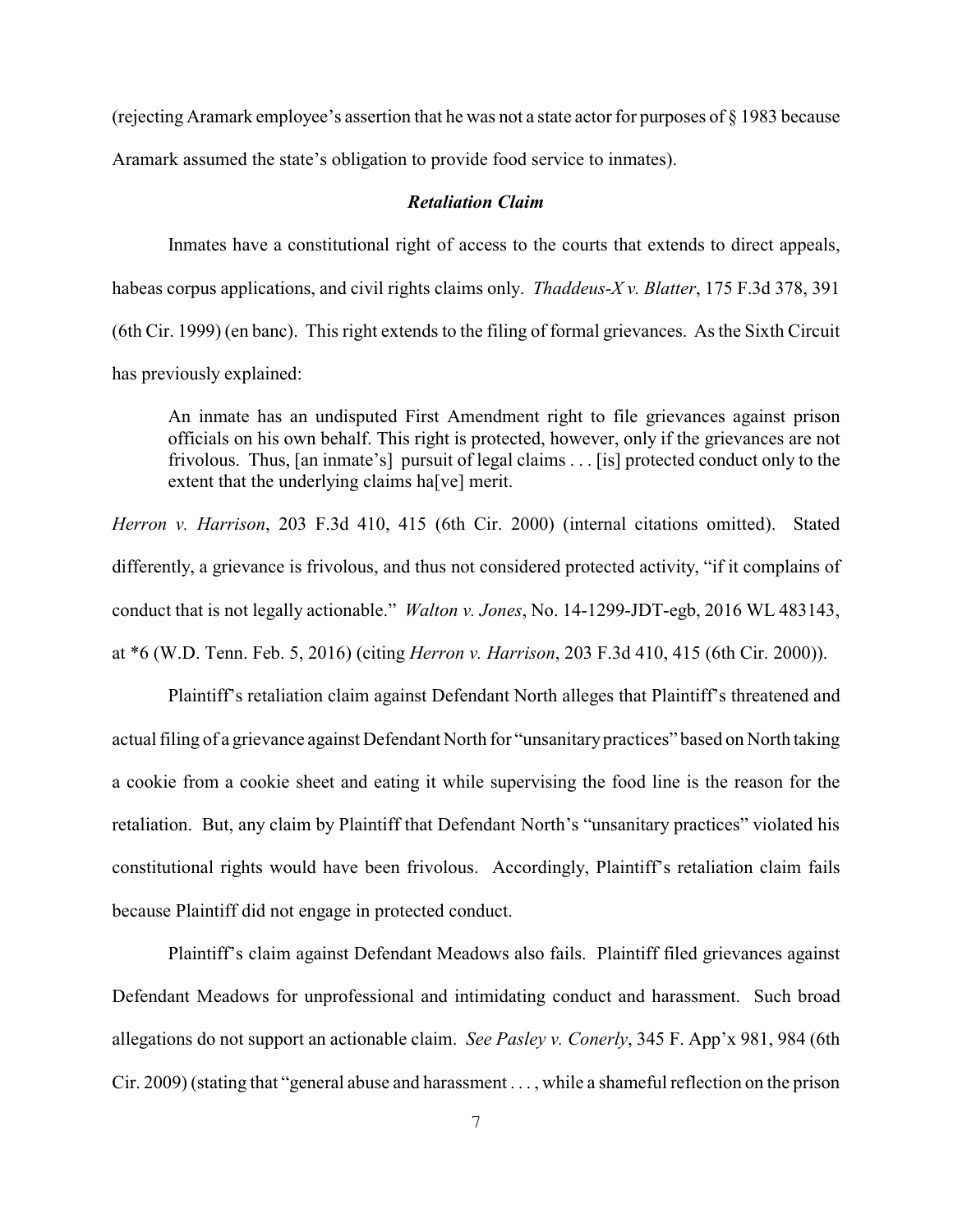system . . . , does not constitute cruel and unusual punishment"); *Ivey v. Wilson*, 832 F.2d 950, 955 (6th Cir. 1987) (stating that "verbal abuse," "harassment," or "arbitrariness" do not qualify as punishment for purposes of the Eighth Amendment). While Plaintiff also filed two grievances alleging that Defendant Meadows engaged in retaliatory conduct, the conduct giving rise to the alleged retaliation was the same unprotected conduct—filing a frivolous grievance. Plaintiff fails to state a retaliation claim against Defendant Meadows.

### *Conspiracy Claim*

A civil conspiracy under § 1983 is "an agreement between two or more persons to injure another by unlawful action." *See Hensley v. Gassman*, 693 F.3d 681, 695 (6th Cir. 2012) (quoting *Hooks v. Hooks*, 771 F.2d 935, 943-44 (6th Cir. 1985)). The plaintiff must show the existence of a single plan, that the alleged coconspirator shared in the general conspiratorial objective to deprive the plaintiff of a federal right and that an overt action committed in furtherance of the conspiracy caused an injury to the plaintiff. *Hensley*, 693 F.3d at 695; *Bazzi v. City of Dearborn*, 658 F.3d 598, 602 (6th Cir. 2011). Moreover, a plaintiff must plead a conspiracy with particularity, as vague and conclusory allegations unsupported by material facts are insufficient. *Bell Atl. Corp. v. Twombly*, 550 U.S. 544, 565, 127 S. Ct. 1955, 1970 (2007) (recognizing that allegations of conspiracy must be supported by allegations of fact that support a "plausible suggestion of conspiracy," not merely a "possible" one); *Fieger v. Cox*, 524 F.3d 770, 776 (6th Cir. 2008); *Spadafore v. Gardner*, 330 F.3d 849, 854 (6th Cir. 2003); *Gutierrez v. Lynch*, 826 F.2d 1534, 1538 (6th Cir. 1987).

Plaintiff's allegations of conspiracy, viewed in the light most favorable to Plaintiff, are conclusory and speculative. Plaintiff claims that Defendants conspired to terminate him from his job and cites various incidents involving Defendants, but he does not allege anything more than a possibility of a conspiracy. Allegations that individuals engaged in various acts that resulted in